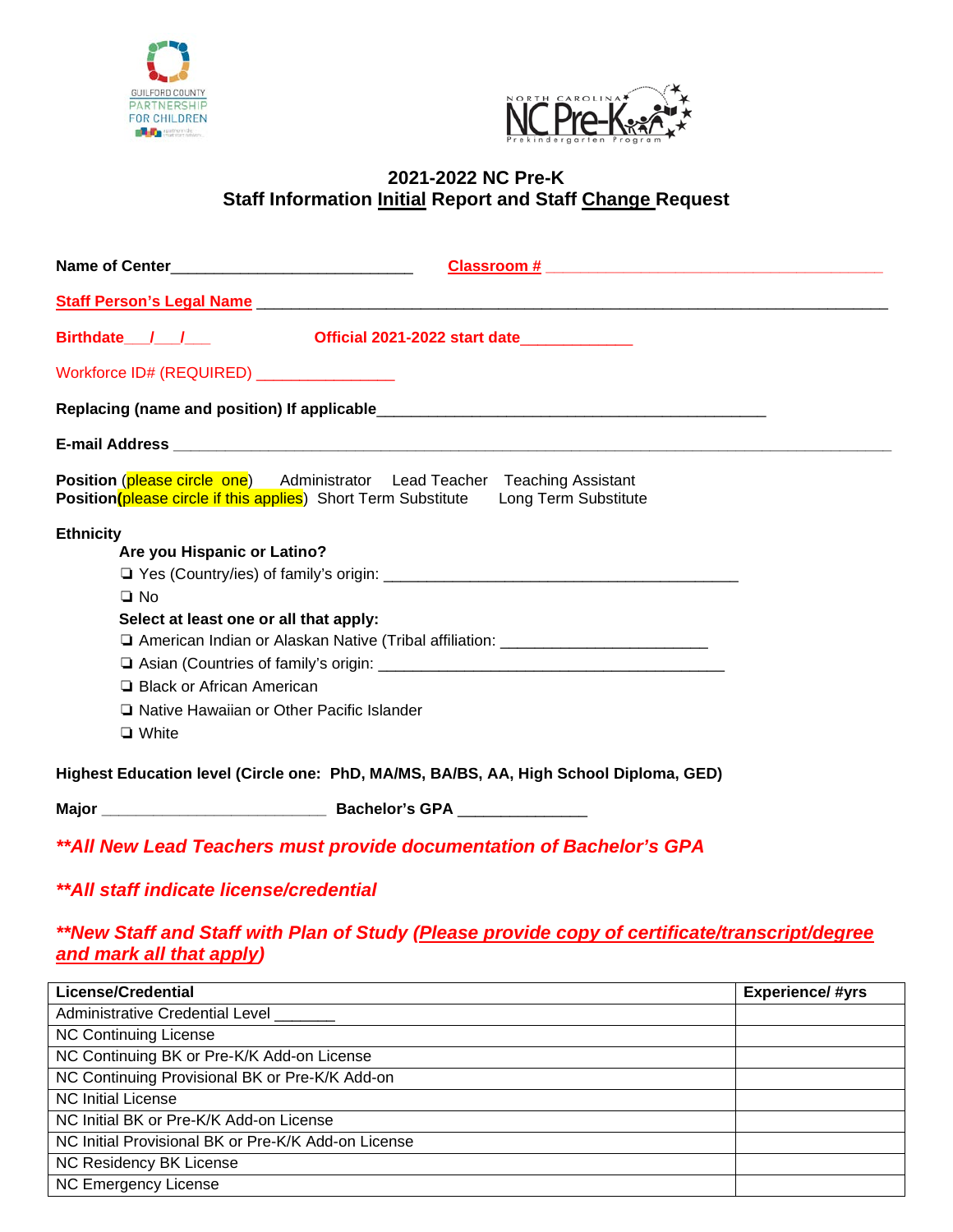| Out-of-State License                                                               |  |
|------------------------------------------------------------------------------------|--|
| <b>International License</b>                                                       |  |
| BA/BS Degree, 2.7 GPA, 18-24 Semester Hours as determined by Educator Prep Program |  |
| AA in Early Childhood Education (ECE)                                              |  |
| AA in area other than ECE (specify: _                                              |  |
| Current Child Development Associate (CDA)                                          |  |
| NC Early Childhood Credential                                                      |  |
| Other Credential (specify:                                                         |  |

#### **If the proposed lead teacher/teaching assistant does not fully meet education requirements (consult NC Pre-K guidelines), please indicate candidate's plan and provide documentation of enrollment and expected date of Completion-**

| Enrolled working towards B-K License       | where? | <b>Expected Graduation Date</b> |
|--------------------------------------------|--------|---------------------------------|
| Enrolled working towards Pre-School Add-On | where? | <b>Expected Graduation Date</b> |
| Enrolled working towards AA in ECE         | where? | <b>Expected Graduation Date</b> |
| Enrolled working towards CDA               | where? | <b>Expected Graduation Date</b> |
| Enrolled working towards NC Credential     | where? | <b>Expected Graduation Date</b> |

#### **Expected date (month/year) of full qualification**

(AA in ECE for teaching assistants – BK Licensure/Preschool Add-on for lead teachers – Level III for administrators)

#### **Compensation Plan (to be provided for lead teachers and teaching assistants)**

**Note: Please review carefully. This document is used to monitor compliance with Guilford County NC Pre-K Committee Policy. Salary listed should include only income earned solely for services provided to children and families enrolled in the NC Pre-K program. Income earned for work provided during holidays, before and/or after school and during summer months should not be included in this reported amount.** 

| Salary<br>(for ten months of NC Pre-K services - please note:<br>if paid hourly, signed documentation of final<br>compensation statement required at end of school<br>year) |  |
|-----------------------------------------------------------------------------------------------------------------------------------------------------------------------------|--|
| Value of Health Insurance (amount paid by employer)                                                                                                                         |  |
| Retirement (amount paid by employer)                                                                                                                                        |  |
| <b>Total Compensation Package</b>                                                                                                                                           |  |
| Years of Experience (see below)                                                                                                                                             |  |
| Paid Teacher Work Days (dates)                                                                                                                                              |  |
| Paid Holidays (dates)                                                                                                                                                       |  |
| Paid Annual Leave (number of days $-1$ day = 8<br>hours)                                                                                                                    |  |
| Paid Sick Leave (number of days $-1$ day = 8 hours)                                                                                                                         |  |